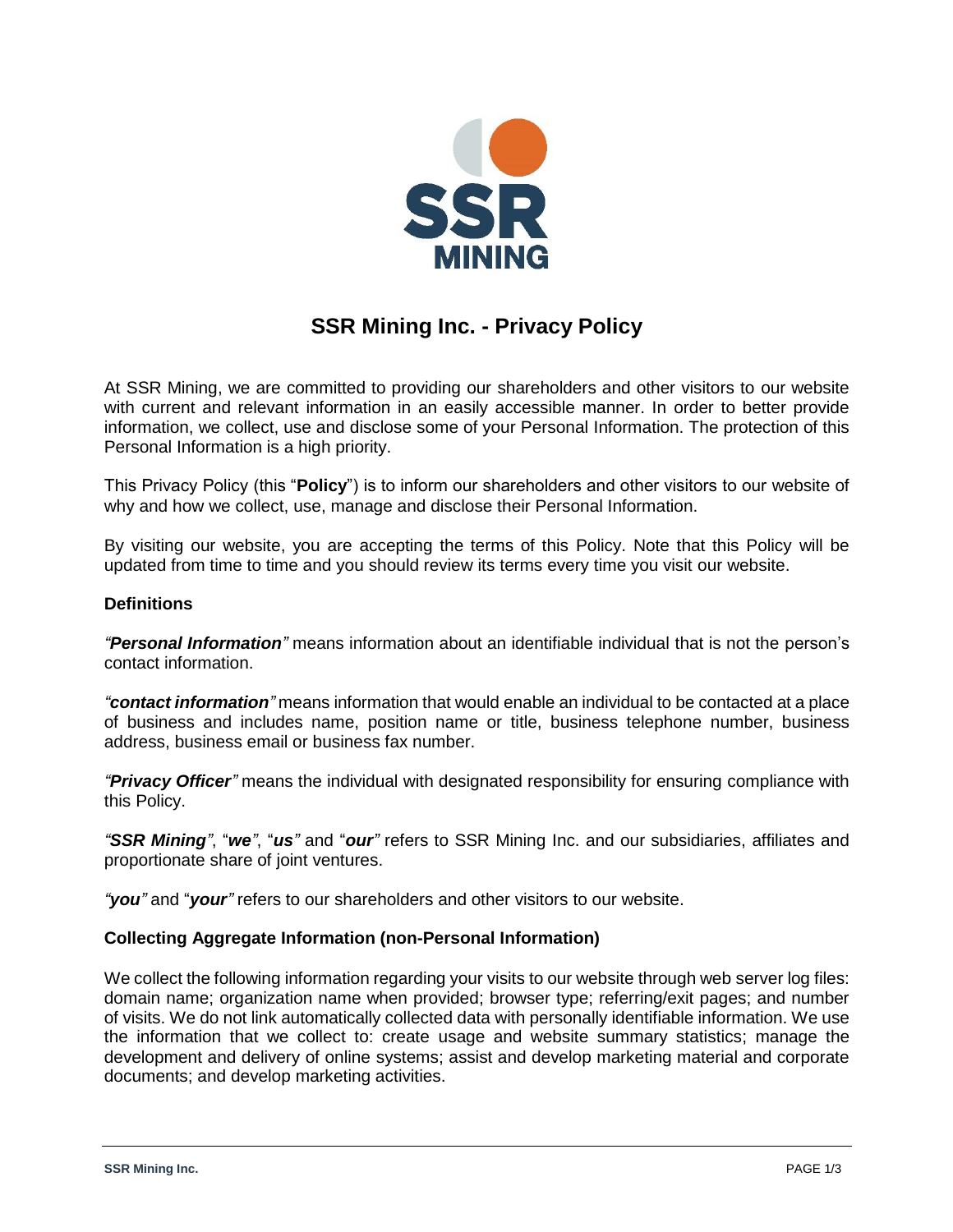# **Collecting Personal Information**

We collect your Personal Information when you contact us through our web forms or send emails with comments, requests for further information, and requests to subscribe to receive SSR Mining updates (email alerts) such as news releases. If you sign up for email updates through our website, your request is processed by Q4 Inc., a third party service provider that processes your request on our behalf. Q4 Inc. is located in Canada, from where it will process your requests to receive email alerts. We only use Q4 Inc. to process website-based requests for email alerts and will not provide any other Personal Information about website users. If you want more information about our engagement with Q4 Inc. for these purposes, please contact our Privacy Officer at privacyofficer@ssrmining.com.

If you no longer wish to receive email alerts, you are provided with a means to unsubscribe from this service by using the link supplied on the email, or by emailing a request to invest@ssrmining.com.

## **Disclosing Personal Information**

We will not disclose your Personal Information, other than as permitted by applicable privacy legislation and other than to our consultants as necessary for the uses outlined above. In addition, there may be certain circumstances where we may be required to disclose your Personal Information. Please contact our Privacy Officer for further information in this regard at privacyofficer@ssrmining.com.

#### **Consent**

By submitting a request through the website, you give your consent to SSR Mining using the Personal Information you provide for the purposes described above. If you have any questions concerning, or wish to withdraw, your consent for us to collect, use and disclose your Personal Information, please contact our Privacy Officer at privacyofficer@ssrmining.com.

#### **Retaining Personal Information**

We will retain your Personal Information as long as necessary to fulfill the identified purposes or a legal or business purpose.

#### **Accuracy of Personal Information**

We will make reasonable efforts to ensure that your Personal Information is accurate and complete. You may request correction to your Personal Information in order to ensure its accuracy and completeness. A request to correct Personal Information should be made to invest@ssrmining.com.

#### **Access to Personal Information**

You have a right to access your Personal Information, subject to limited exceptions. For more information, please contact our Privacy Officer at privacyofficer@ssrmining.com. A minimal fee may be charged for providing access to Personal Information. We will make the requested information